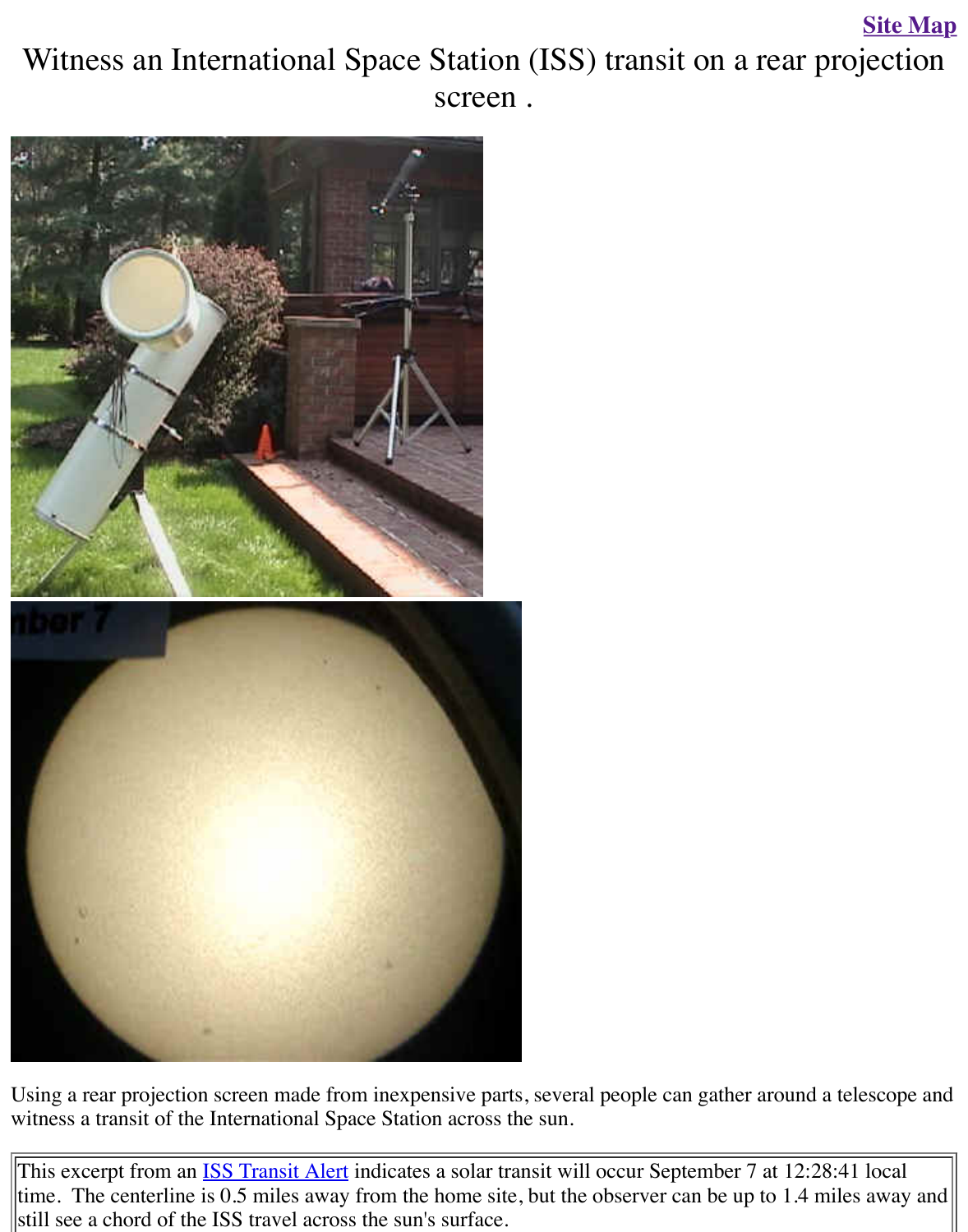$0.25^{\circ}$ 

For other than solar transits:

K - lunar transits: is space station sunlit?

planetary encounters: 1=Mercury; 2=Venus; 4=Mars; 5=Jupiter; 6=Saturn L - sun elevation angle M - sun/n sun/planet separation angle

A------- B----- C----- D--- E----- F--- G------- H-------- I--- J---- K L---- M----

9.0 SW 7 Sep 122839 54.1 173.8 263 41.6609 -86.3077 215 1.4

4.4 SW 7 Sep 122840 54.1 173.9 263 41.7034 -86.2378 227 1.4

0.5 E 7 Sep 122841 54.1 174.0 263 41.7457 -86.1679 244 1.4

[other data snipped]



The rear projection screen is mounted on the reflector telescope, whose aperture is  $\frac{d}{dt}$ down. A white light solar filter is on the smaller refractor telescope.



Moments before the scheduled transit, the video camera was ready on a tripod [having charged b](http://old.transitofvenus.org/iss06-09-07setup2.jpg)atteries.



The regular camera was quickly pressed into service under video mode.



One major and several minor sunspots were easily visible that day. (SOHC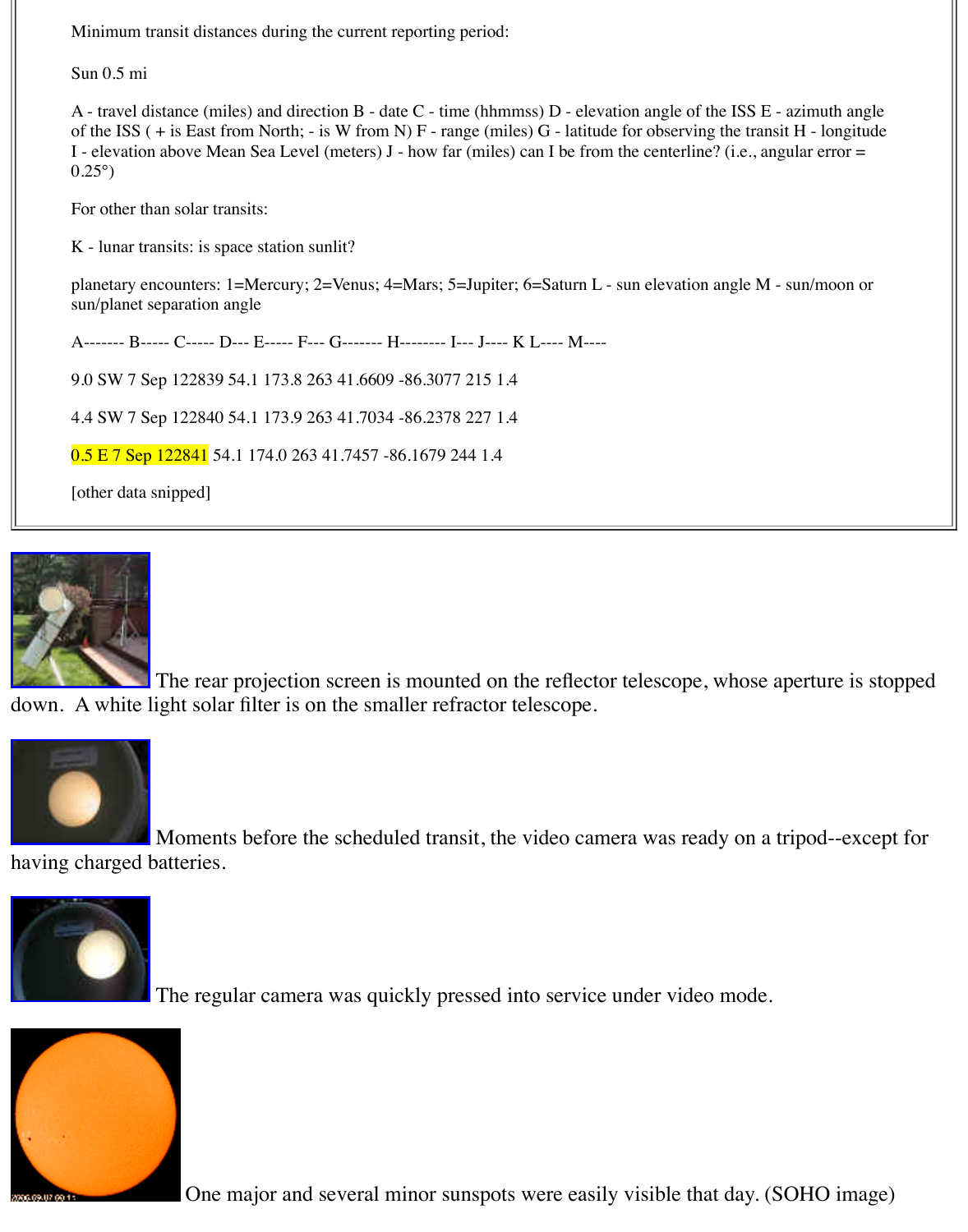Below are a few shaky frames I grabbed from my hand-held camera in its video mode. Through the projection screen, the shape of the ISS is less defined than when looking through a 60 mm refractor with a solar filter. A friend using the refractor readily described the "wings" of the ISS as if it were a fly moving across the field of view. The view is decidedly better through a scope lens than on a projection screen, but then you're limited to just one person at the viewer.

The ISS appears in the lower right corner of the sun, about 4:30 on the clock, and moves to the left. The dot near 6:30 is a large sunspot, while above it is a faint, indistinguishable sunspot group. The other visible marks are lint and dirt that I did not remove in time for the transit. In person the contrast is better than on these low-resolution images.



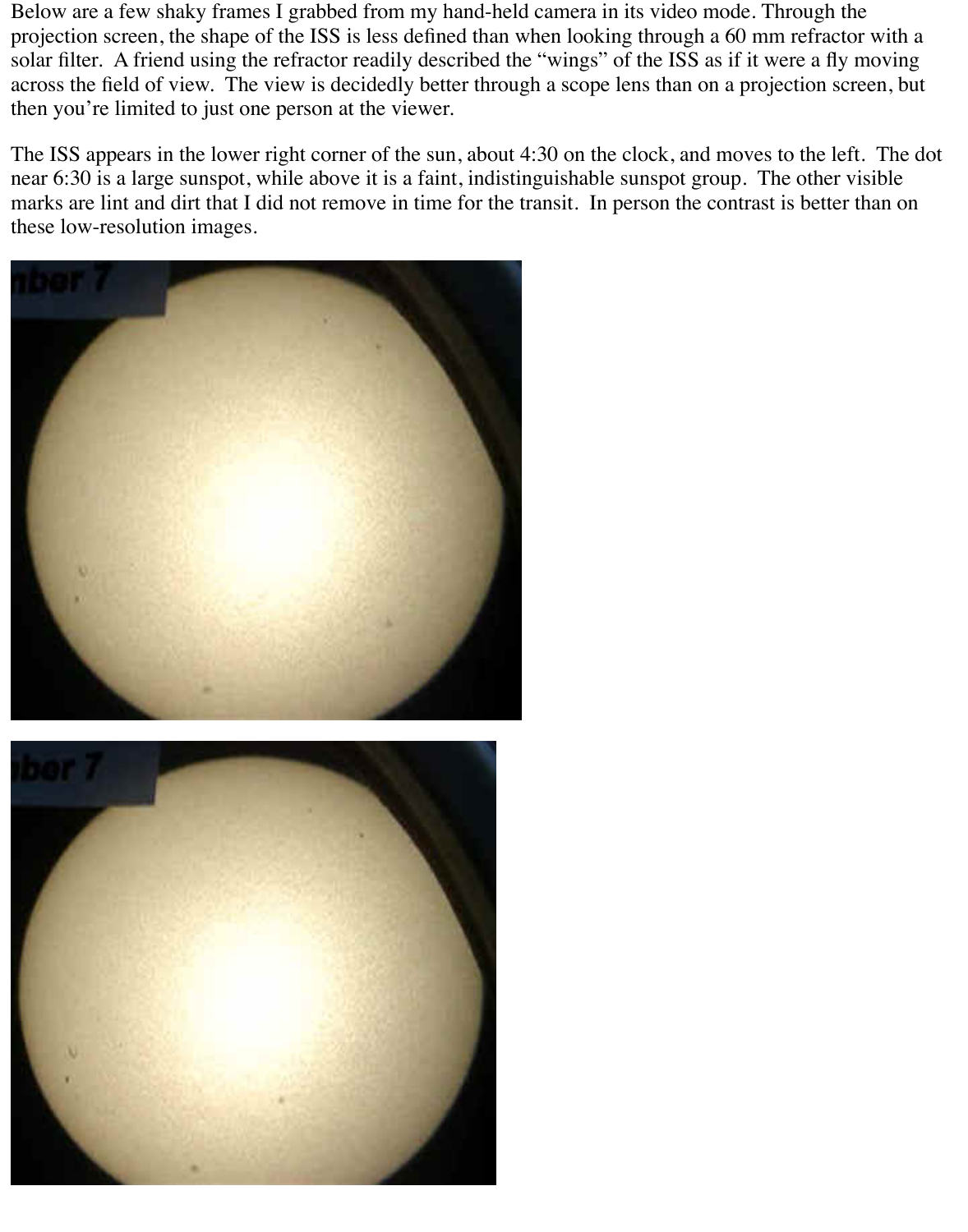

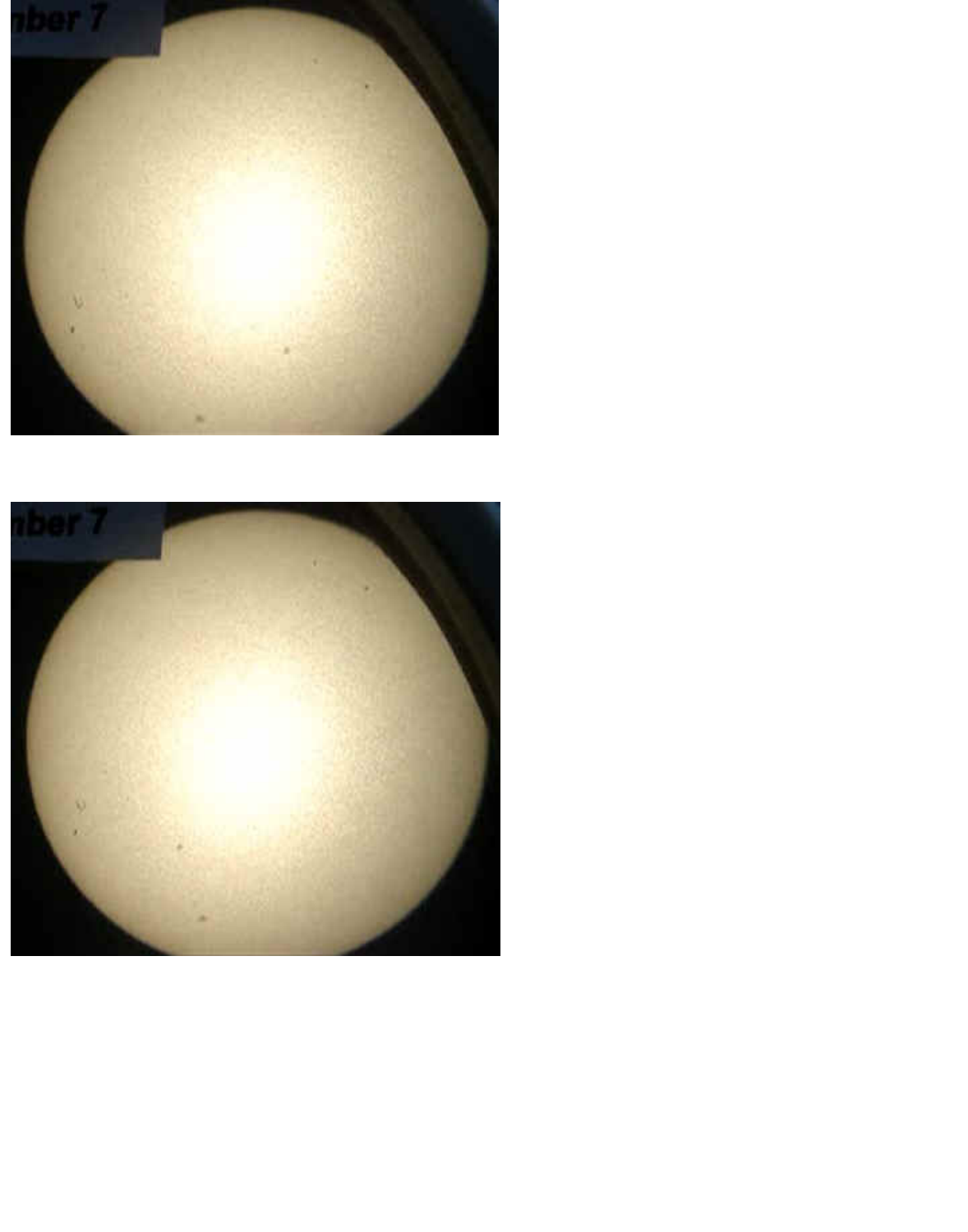



The ISS is the fainter dot below the curled dust on the lower left edge.